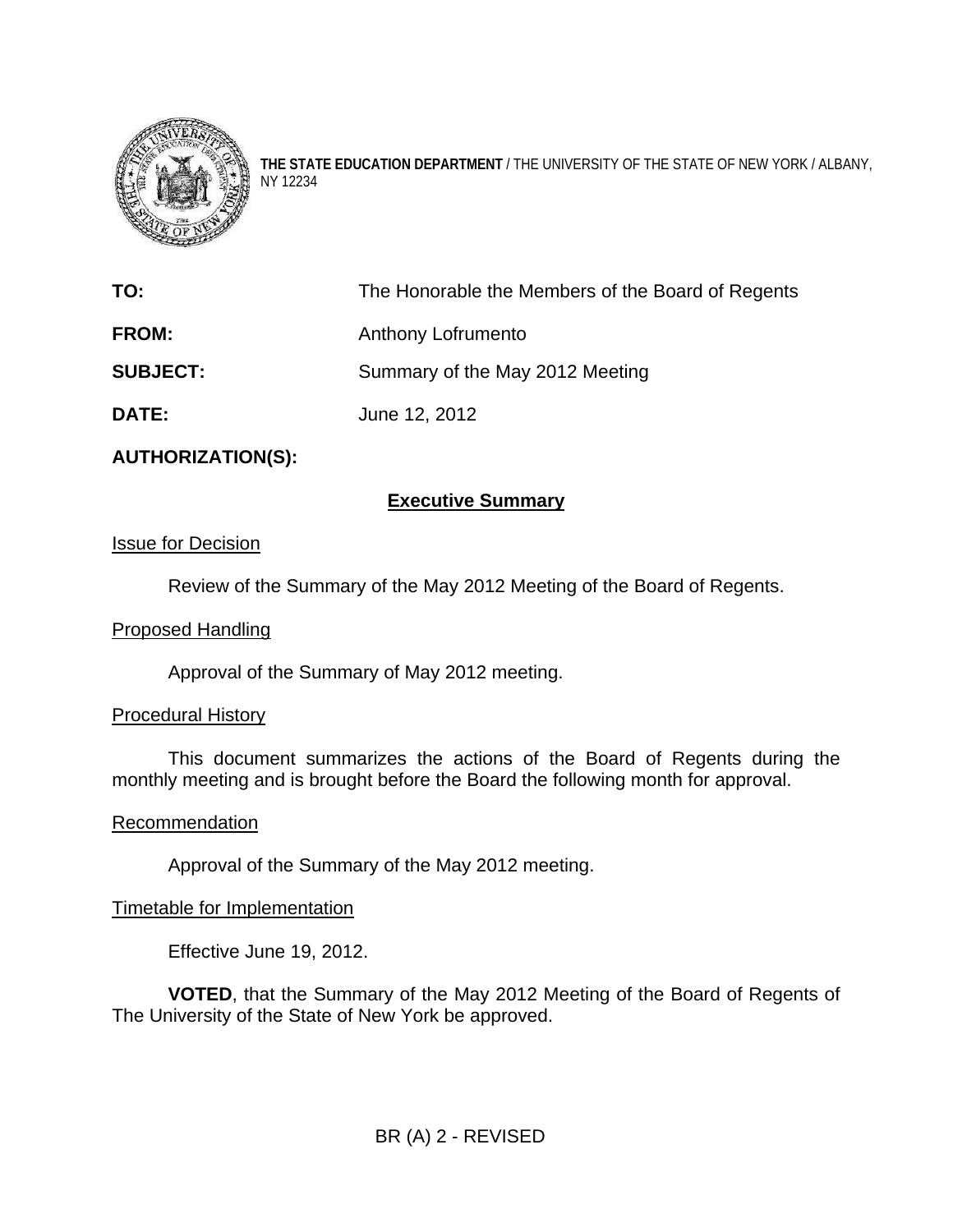

# *SUMMARY OF THE MAY MEETING*

## *OF THE BOARD OF REGENTS*

## *OF*

## *THE UNIVERSITY OF THE STATE OF NEW YORK*

*Held at the Monroe Community College* 

*Rochester, New York May 21 and 22, 2012* 

*Anthony Lofrumento, Secretary Board of Regents*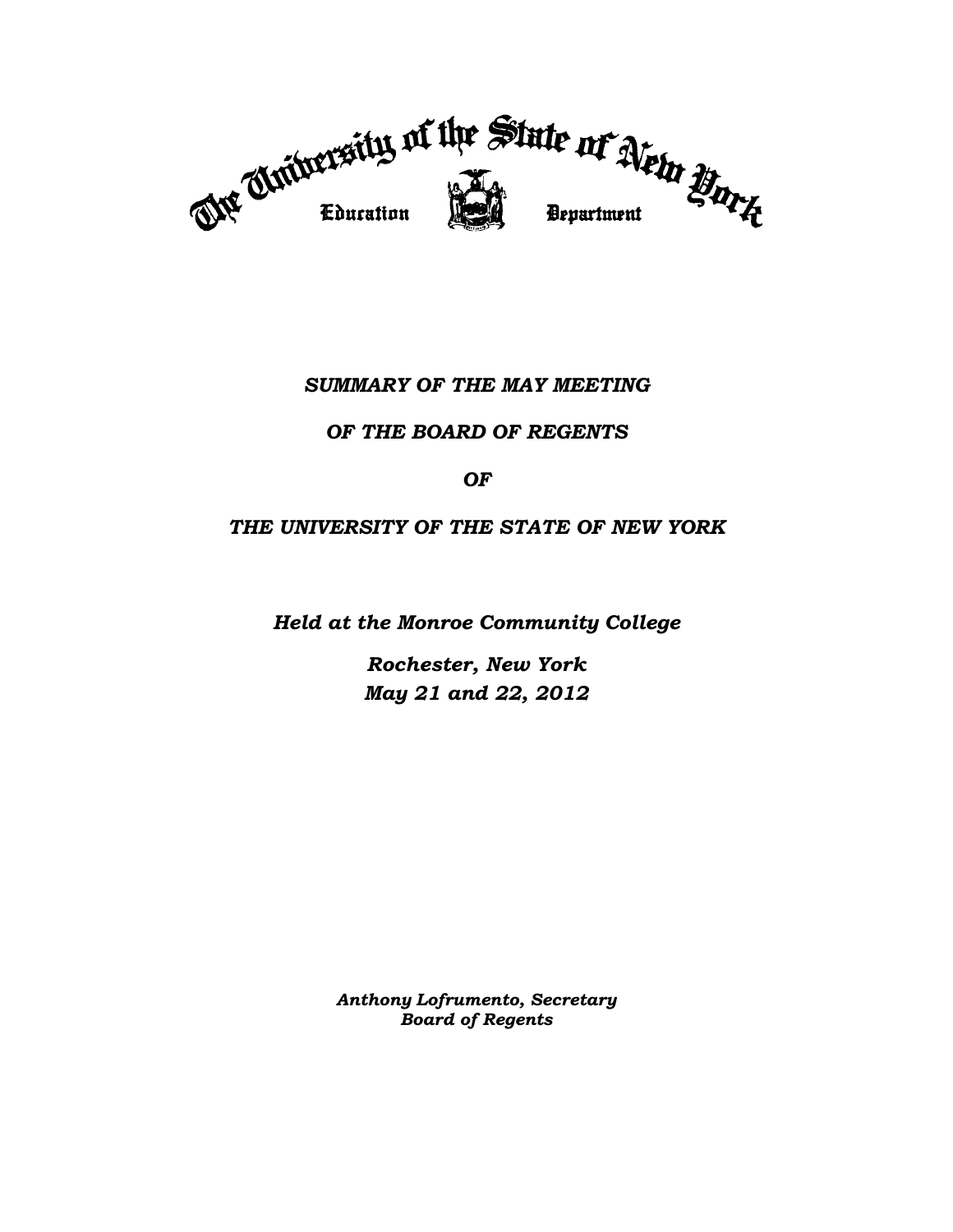### *THE BOARD OF REGENTS*

 The Board of Regents of The University of the State of New York held public sessions on Monday, May 21, 2012 at 12:00 p.m. and Tuesday, May 22, 2012 at 10:30 a.m. pursuant to a call to duty sent to each Regent.

#### **MEETING OF THE FULL BOARD, Monday, May 21 at 12:00 p.m.**

#### **Board Members in Attendance:**

Chancellor Merryl H. Tisch Anthony S. Bottar, Vice Chancellor Robert M. Bennett, Chancellor Emeritus James R. Tallon, Jr. Roger Tilles Charles R. Bendit Lester W. Young, Jr. Christine D. Cea Wade S. Norwood James O. Jackson Kathleen M. Cashin James E. Cottrell T. Andrew Brown

 Also present were the Commissioner of Education, John B. King Jr., Executive Deputy Commissioner Valerie Grey, Counsel and Deputy Commissioner for Legal Affairs, Richard J. Trautwein, and the Secretary, Board of Regents, Anthony Lofrumento. Regents James C. Dawson, Geraldine D. Chapey, Harry Phillips, 3<sup>rd</sup> and Betty A. Rosa were absent and excused.

 Chancellor Merryl H. Tisch called the meeting to order at 12:00 p.m. Opening remarks were presented by Monroe Community College President Anne M. Kress.

## **ACTION ITEMS**

#### **Charter Schools: Revisions to Charters Authorized by the Trustees of the State University of New York (SUNY) BR (A) 3**

 **MOVED,** that the Board of Regents finds that the proposed revised charter: (1) meets the requirements set out in Article 56 of the Education Law, and all other applicable laws, rules and regulations; (2) will permit the charter school to operate in an educationally and fiscally sound manner; (3) is likely to improve student learning and achievement and materially further the purposes set out in subdivision two of section twenty-eight hundred fifty of Article 56 of the Education Law; and (4) will have a significant educational benefit to the students expected to attend the charter school, and the Board of Regents therefore approves the above listed charter revision as proposed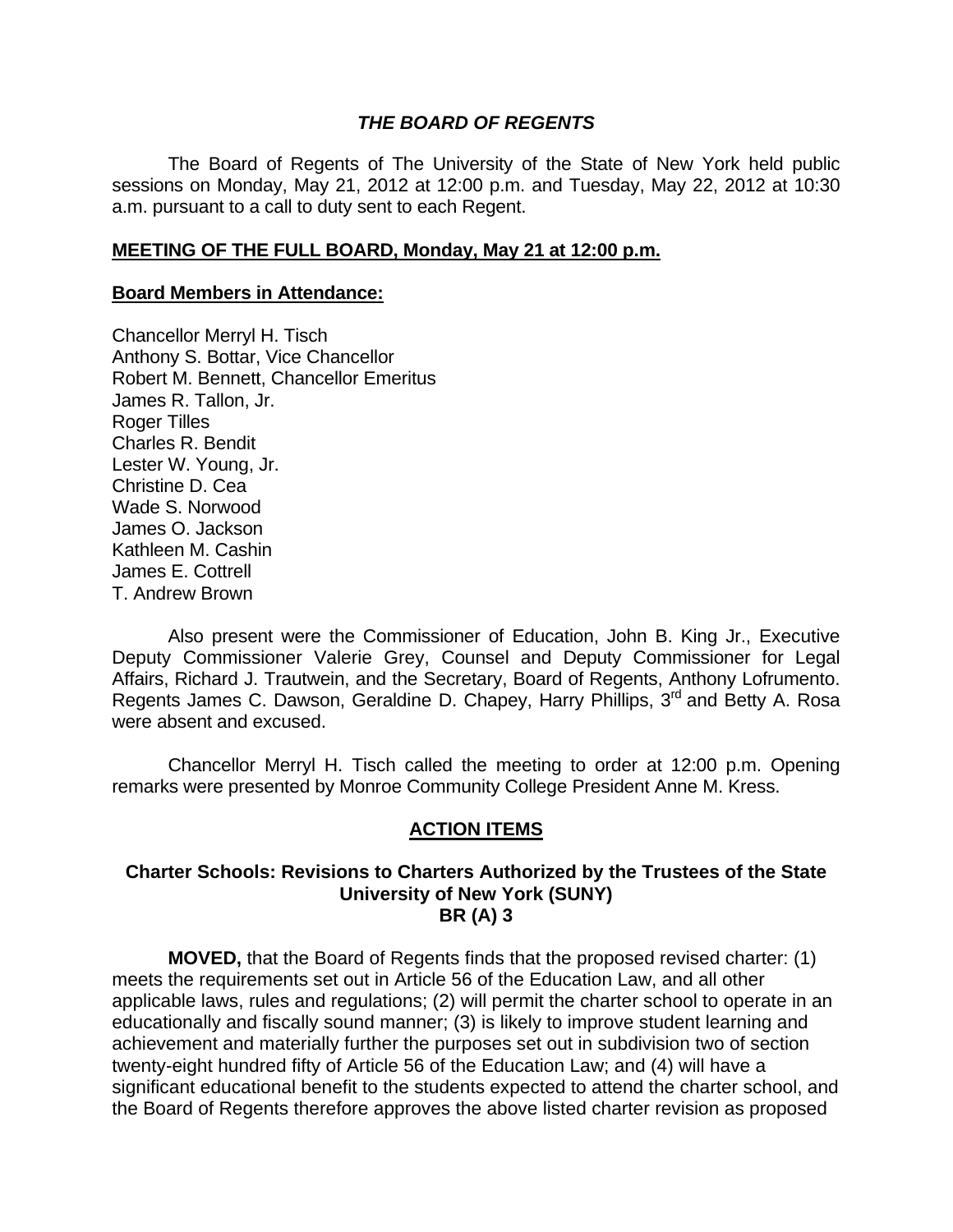by Chancellor of the NYCDOE and the provisional charter for the Children's Aid Society Community Charter School is amended accordingly.

**MOVED,** that the Board of Regents finds that the proposed revised charter: (1) meets the requirements set out in Article 56 of the Education Law, and all other applicable laws, rules and regulations; (2) will permit the charter school to operate in an educationally and fiscally sound manner; (3) is likely to improve student learning and achievement and materially further the purposes set out in subdivision two of section twenty-eight hundred fifty of Article 56 of the Education Law; and (4) will have a significant educational benefit to the students expected to attend the charter school, and the Board of Regents therefore approves the above listed charter revision as proposed by Chancellor of the NYCDOE and the provisional charter for the Child Development Center of the Hamptons Charter School is amended accordingly.

**MOVED,** that the Board of Regents finds that the proposed revised charter: (1) meets the requirements set out in Article 56 of the Education Law, and all other applicable laws, rules and regulations; (2) will permit the charter school to operate in an educationally and fiscally sound manner; (3) is likely to improve student learning and achievement and materially further the purposes set out in subdivision two of section twenty-eight hundred fifty of Article 56 of the Education Law; and (4) will have a significant educational benefit to the students expected to attend the charter school, and the Board of Regents therefore approves the above listed charter revision as proposed by Chancellor of the NYCDOE and the provisional charter for the Leadership Preparatory Brownsville Charter School is amended accordingly.

| <b>Motion by:</b> | Regent Wade S. Norwood     |
|-------------------|----------------------------|
| Seconded by:      | Regent Christine D. Cea    |
| <b>Action:</b>    | Motion carried unanimously |

## **Emergency Adoption of Proposed Technical Amendment to Section 3.16 of the Rules of the Board of Regents, Relating to the Delegation of Authority with Respect to Certain Charter School Hearings BR (A) 4**

**MOVED,** that subdivision (b) of section 3.16 of the Rules of the Board of Regents, be amended, as submitted, effective May 22, 2012, as an emergency action upon a finding by the Board of Regents that such action is necessary for the preservation of the general welfare, in order to immediately clarify the authority of the Commissioner of Education to conduct, on behalf of the Board of Regents, all public hearing for purposes of soliciting community comments on charter school matters as required pursuant to Article 56 of the Education Law, and thereby ensure that any such public hearings may be timely conducted pursuant to statutory requirements.

**Motion by:** Chancellor Emeritus Robert M. Bennett **Seconded by:** Regent James R. Tallon, Jr.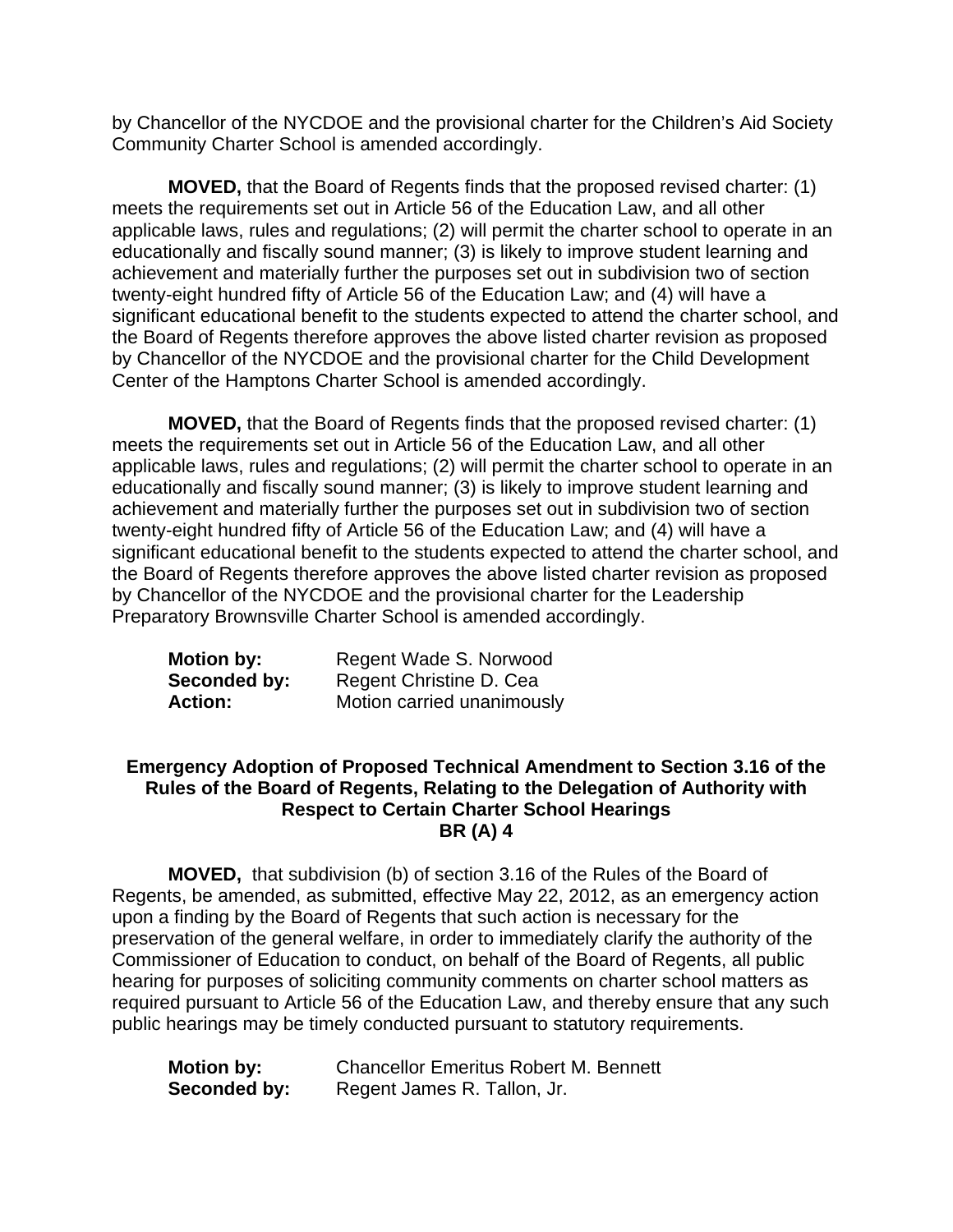Action: Motion carried unanimously

#### **Amani Public Charter School BR (A) 5**

**MOVED**, that effective immediately, the Board of Regents finds that the proposed Amani Public Charter School: (1) meets the requirements set out in Article 56 of the Education Law, and all other applicable laws, rules and regulations; (2) will operate in an educationally and fiscally sound manner; (3) is likely to improve student learning and achievement and materially further the purposes set out in subdivision two of section 2850 of the Education Law; and (4) will have a significant educational benefit to the students expected to attend the charter schools, and the Board of Regents therefore approves and reissues a charter and provisional charter to the Amani Public Charter School for a term of five years in accordance with §2851(2)(p) of the Education Law, nunc pro tunc to December 14, 2010.

| <b>Motion by:</b> | Regent James R. Tallon, Jr.                  |  |  |  |
|-------------------|----------------------------------------------|--|--|--|
| Seconded by:      | <b>Chancellor Emeritus Robert M. Bennett</b> |  |  |  |
| <b>Action:</b>    | Motion carried unanimously                   |  |  |  |

### **DISCUSSION ITEM**

#### **Enrollment and Retention Targets for Charter Schools BR (D) 1**

 Chancellor Tisch and Sally Bachofer provided an overview of the establishment and retention targets for charter schools for students with disabilities, English language learners, and students who are eligible applicants for the free and reduced lunch program.

## **ACTION ITEMS**

#### **Addition of Section 100.2(jj) of the Commissioner's Regulations, Relating to School Employee Training and the Dignity Act BR (A) 6**

**MOVED,** that subdivision (jj) of section 100.2 of the Regulations of the Commissioner of Education be added, as submitted, effective May 22, 2012, as an emergency action upon a finding by the Board of Regents that such action is necessary for the preservation of the general welfare, in order to immediately adopt the proposed revised rule so that school districts, boards of cooperative educational services and charter schools are provided with sufficient time to timely develop and establish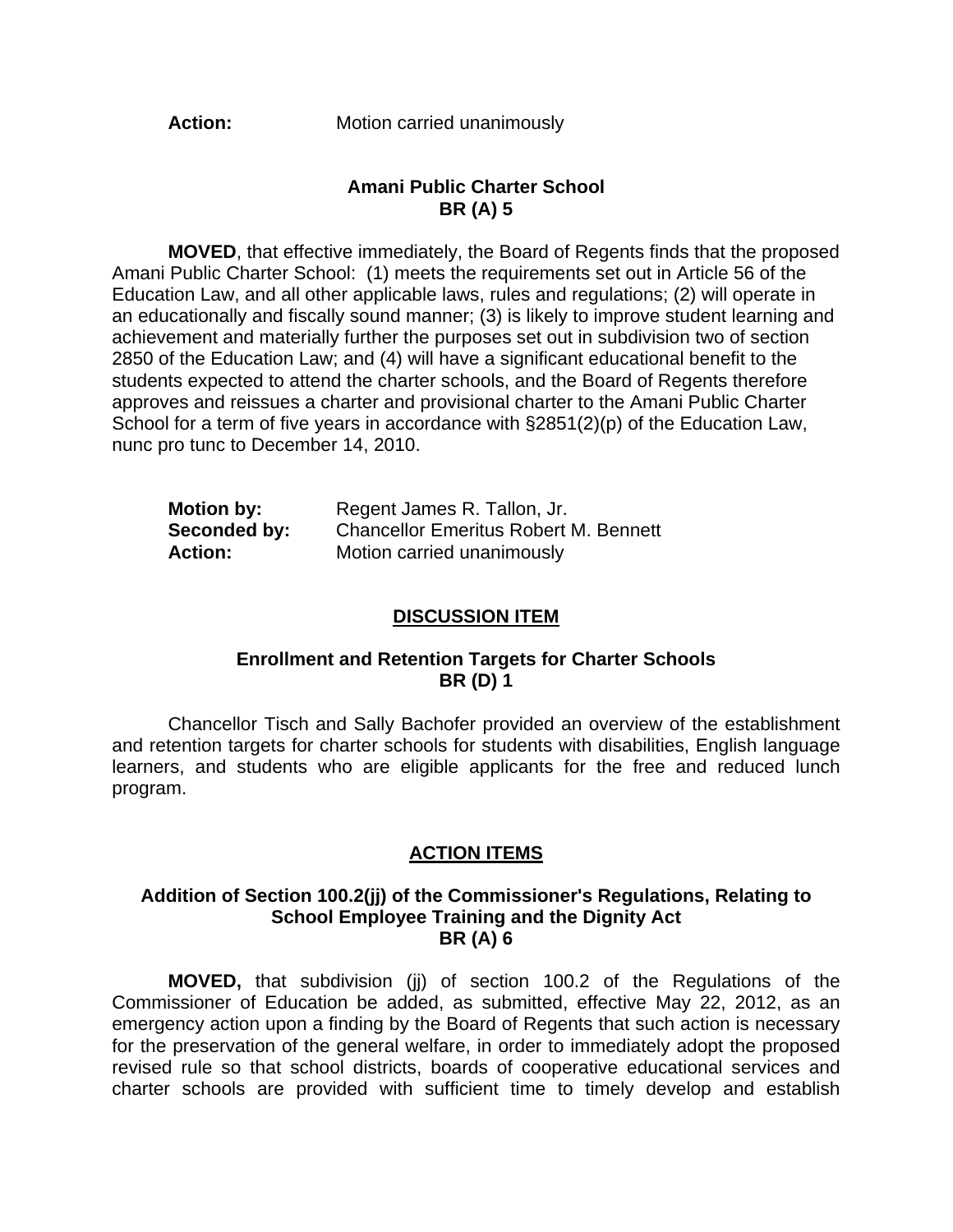guidelines for Dignity Act school employee training programs in accordance with the rule's provisions, so that such programs may be timely implemented in the 2012-2013 school year pursuant to statutory requirements.

| <b>Motion by:</b> | <b>Chancellor Emeritus Robert M. Bennett</b> |
|-------------------|----------------------------------------------|
| Seconded by:      | <b>Regent Roger Tilles</b>                   |
| <b>Action:</b>    | Motion carried unanimously                   |

## **Amendment of section 100.2(c) of the Commissioner's Regulations, Relating to Instruction to Implement the Dignity for All Students Act BR (A) 7**

**MOVED,** that the amendment of subdivision (c) of section 100.2 of the Regulations of the Commissioner of Education, which was adopted by the Board of Regents on March 20, 2012 and for which a Notice of Adoption was published in the State Register on April 11, 2012 (EDU-04-12-00002-A), is repealed, effective July 1, 2012, and it is further

**MOVED,** that subdivision (c) of section 100.2 of the Regulations of the Commissioner of Education be amended, as submitted, effective July 1, 2012, as an emergency action upon a finding of the Board of Regents that such action is necessary for the preservation of the general welfare in order to immediately adopt the proposed rule to ensure that all public school students, including those attending charter schools, are timely provided instruction in the 2012-2013 school year that supports development of a school environment free of discrimination and harassment, as required by the Dignity for All Students Act.

| <b>Motion by:</b> | <b>Chancellor Emeritus Robert M. Bennett</b> |
|-------------------|----------------------------------------------|
| Seconded by:      | <b>Regent Roger Tilles</b>                   |
| <b>Action:</b>    | Motion carried unanimously                   |

## **OVERVIEW OF THE MEETING**

 Chancellor Tisch, Regent Norwood, Regent Brown and Ken Slentz provided an overview of the Rochester Meeting.

Full Board adjourned at 12:45 p.m.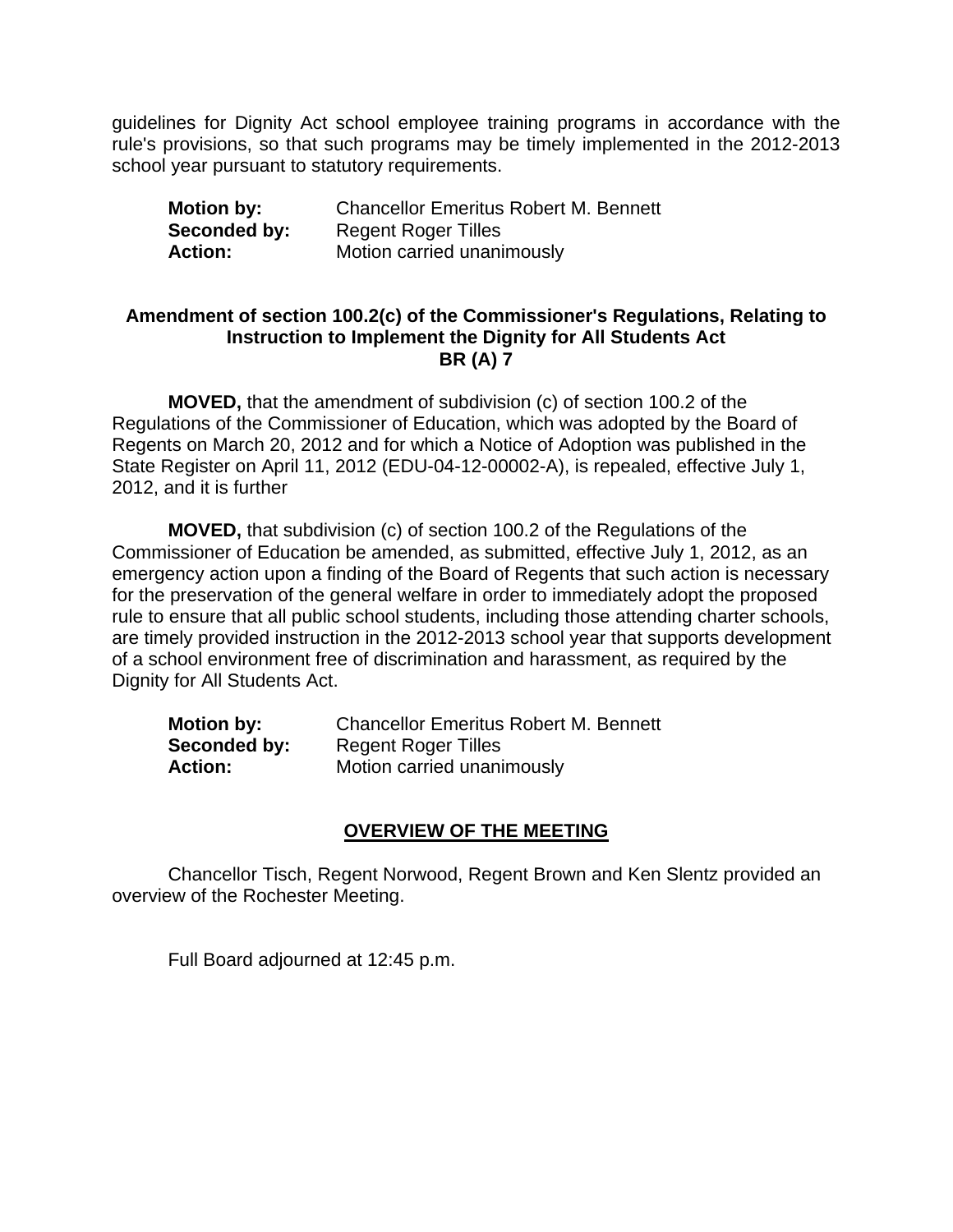## **MEETING OF THE FULL BOARD, Tuesday, May 22 at 10:30 a.m.**

### **Board Members in Attendance:**

Chancellor Merryl H. Tisch Anthony S. Bottar, Vice Chancellor Robert M. Bennett, Chancellor Emeritus James R. Tallon, Jr. Roger Tilles Charles R. Bendit Lester W. Young, Jr. Christine D. Cea Wade S. Norwood James O. Jackson Kathleen M. Cashin James E. Cottrell T. Andrew Brown

 Also present were the Commissioner of Education, John B. King Jr., Executive Deputy Commissioner Valerie Grey, Counsel and Deputy Commissioner for Legal Affairs, Richard J. Trautwein, and the Secretary, Board of Regents, Anthony Lofrumento. Regents James C. Dawson, Geraldine D. Chapey, Harry Phillips, 3<sup>rd</sup> and Betty A. Rosa were absent and excused.

Chancellor Merryl H. Tisch called the meeting to order at 10:30 a.m.

## **ACTION ITEMS**

### **Charter Applications for May 2012 BR (A) 1**

 **MOVED,** that the Board of Regents approve each application in accordance with the recommendations contained in the summary table (see Appendix I).

## **Summary of the April 2012 Meeting of the Board of Regents BR (A) 2**

 **MOVED,** that the Summary of the April 2012 Meeting of the Board of Regents of The University of the State of New York be approved.

| <b>Motion by:</b> | <b>Chancellor Emeritus Robert M. Bennett</b> |
|-------------------|----------------------------------------------|
| Seconded by:      | Regent James R. Tallon, Jr.                  |
| <b>Action:</b>    | Motion carried unanimously                   |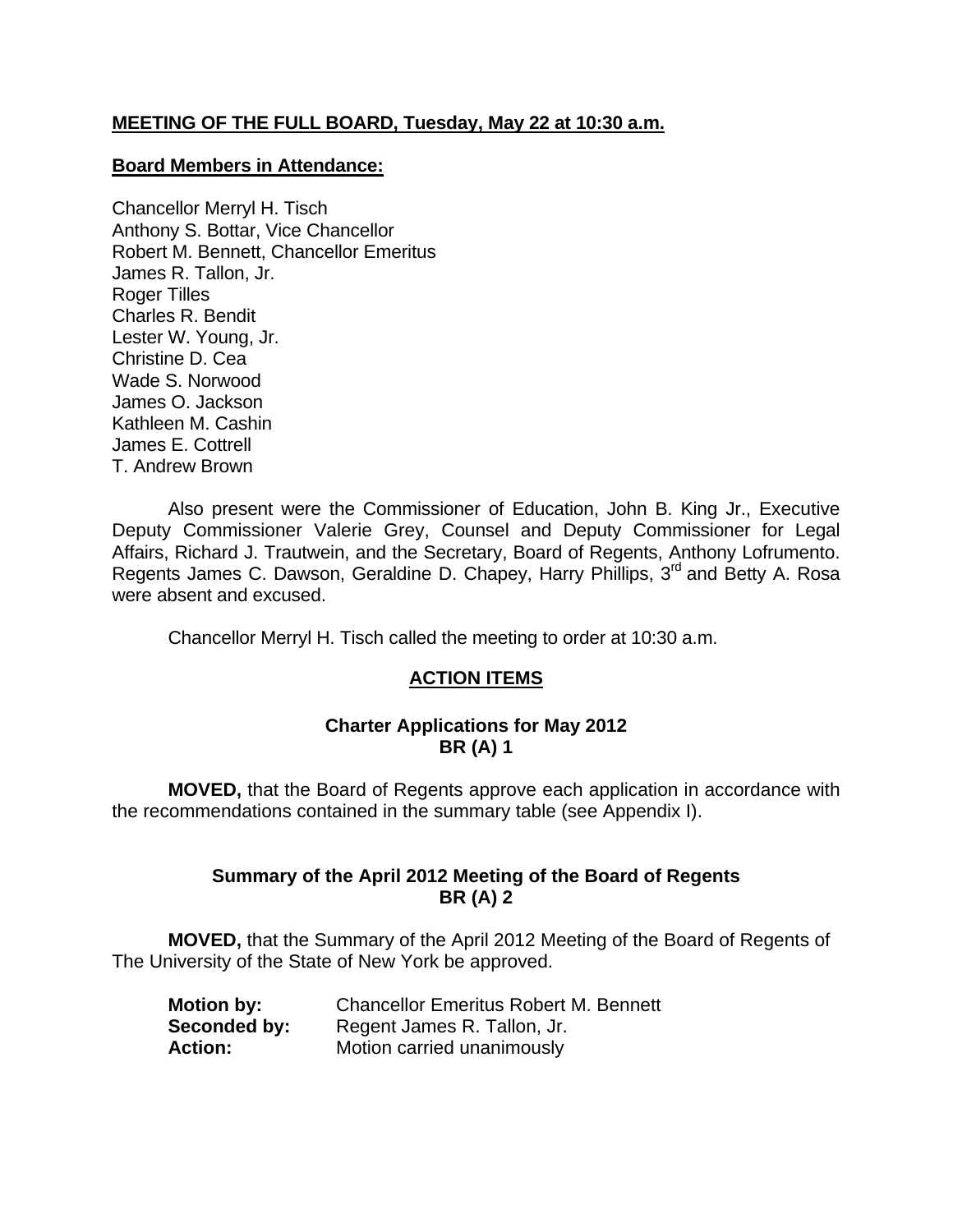### **Amendment to the State Plan for Vocational Rehabilitation and Supplement for Supported Employment Services Program BR (CA) 1**

 **MOVED,** the Amendment to the State Plan for Vocational Rehabilitation and Supported Employment Services, effective October 1, 2012, is approved.

### **Amendment to Section 100.2 (o) of the Commissioner's Regulations and Addition of a New Subpart 30-2 to the Rules of the Board of Regents, Relating to Annual Professional Performance Reviews of Classroom Teachers and Building Principals BR (CA) 2**

MOVED, that the emergency action taken at the April 23-24, 2012 meeting of the Board of Regents, which amended subdivision (o) of section 100.2 of the Regulations of the Commissioner of Education and added a new Subpart 30-2 of the Rules of the Board of Regents is repealed, effective June 13, 2012, and it is further

 MOVED, that paragraph (1) of subdivision (o) be repealed and paragraph (2) of subdivision (o) be renumbered paragraph (1) of subdivision (o), subparagraph (ii) of renumbered paragraph (1) of subdivision (o) be amended, subclause (1) of clause (a) of subparagraph (iv) of renumbered paragraph (1) of subdivision (o) be amended, subparagraphs (v) through (vii) of renumbered paragraph (1) of subdivision (o) be renumbered subparagraphs (vi) through (viii) of renumbered paragraph (1) of subdivision (o) and that a new subparagraph (v) of renumbered paragraph (1) of subdivision (o) of section 100.2 of the Regulations of the Commissioner of Education be added and that a new Subpart 30-2 of the Rules of the Board of Regents be added, as submitted, effective June 13, 2012.

#### **Appointments to the State Professional Standards and Practices Board of Teaching BR (CA) 3**

 **MOVED,** that the Board of Regents approve the following appointments to the State Professional Standards and Practices Board for Teaching: David Babikian (teacher member) to complete the term beginning May 21, 2012 and ending June 30, 2016, James Vasquez (teacher member) to complete an unexpired term beginning May 21, 2012 and ending June 30, 2015, and Tony Vargas (public member) to complete the term beginning May 21, 2012 and ending June 30, 2015

## **Proposed Amendment of Subpart 4-1 of the Rules of the Board of Regents Relating to Institutional Accreditation for Title IV Purposes BR (CA) 4**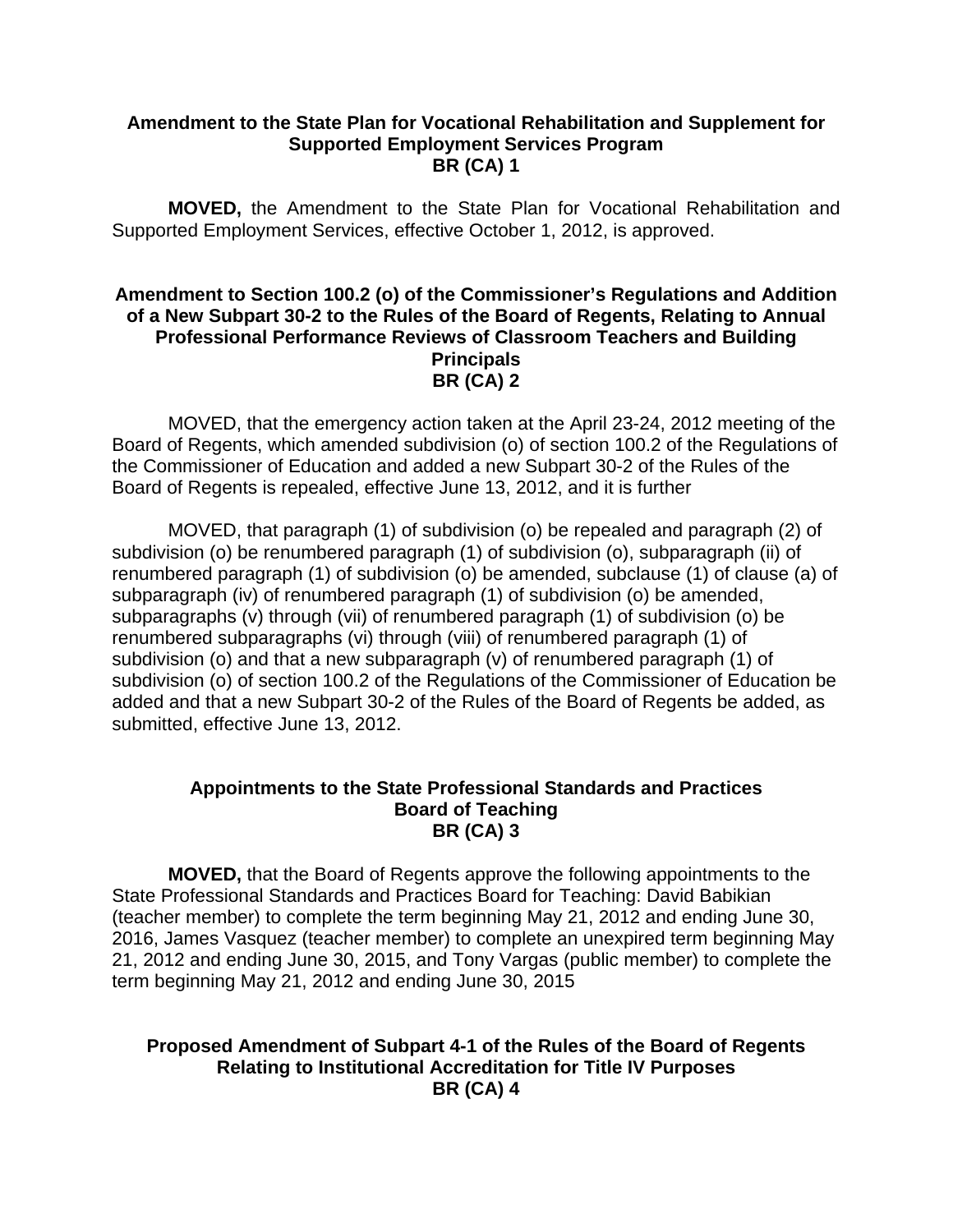**MOVED,** that Subpart 4-1 of the Rules of the Board of Regents be amended, as submitted, effective June 13, 2012.

## **Registration of Nonpublic High Schools Visited in 2011-12 BR (CA) 5**

 **MOVED,** that the following schools, which participated in the 2011-12 nonpublic high school registration program, be registered:

| County          | <b>BEDS CODE</b> |
|-----------------|------------------|
| New York        | 310200996009     |
| <b>Dutchess</b> | 132101808641     |
| New York        | 310200996794     |
| Orange          | 441301996089     |
| <b>Dutchess</b> | 132201808016     |
|                 |                  |

**(Re) Appointments of Members to the State Boards for the Professions and (Re) Appointments of Extended Members to the State Boards for the Professions for Service on Licensure Disciplinary and/or Licensure Restoration and Moral Character Panels BR (CA) 6** 

 **MOVED,** that the Regents should approve the proposed (re)appointments.

## **Report of the Committee on the Professions Regarding Licensing Petitions BR (CA) 7**

 **MOVED,** that the Regents approve the recommendations of the Committee on the Professions regarding licensing petitions.

| <b>Motion by:</b> | <b>Chancellor Emeritus Robert M. Bennett</b> |
|-------------------|----------------------------------------------|
| Seconded by:      | Regent Wade S. Norwood                       |
| <b>Action:</b>    | Motion carried unanimously                   |

## **DISCUSSION ITEM**

## **Graduation Pathways Panel Discussion**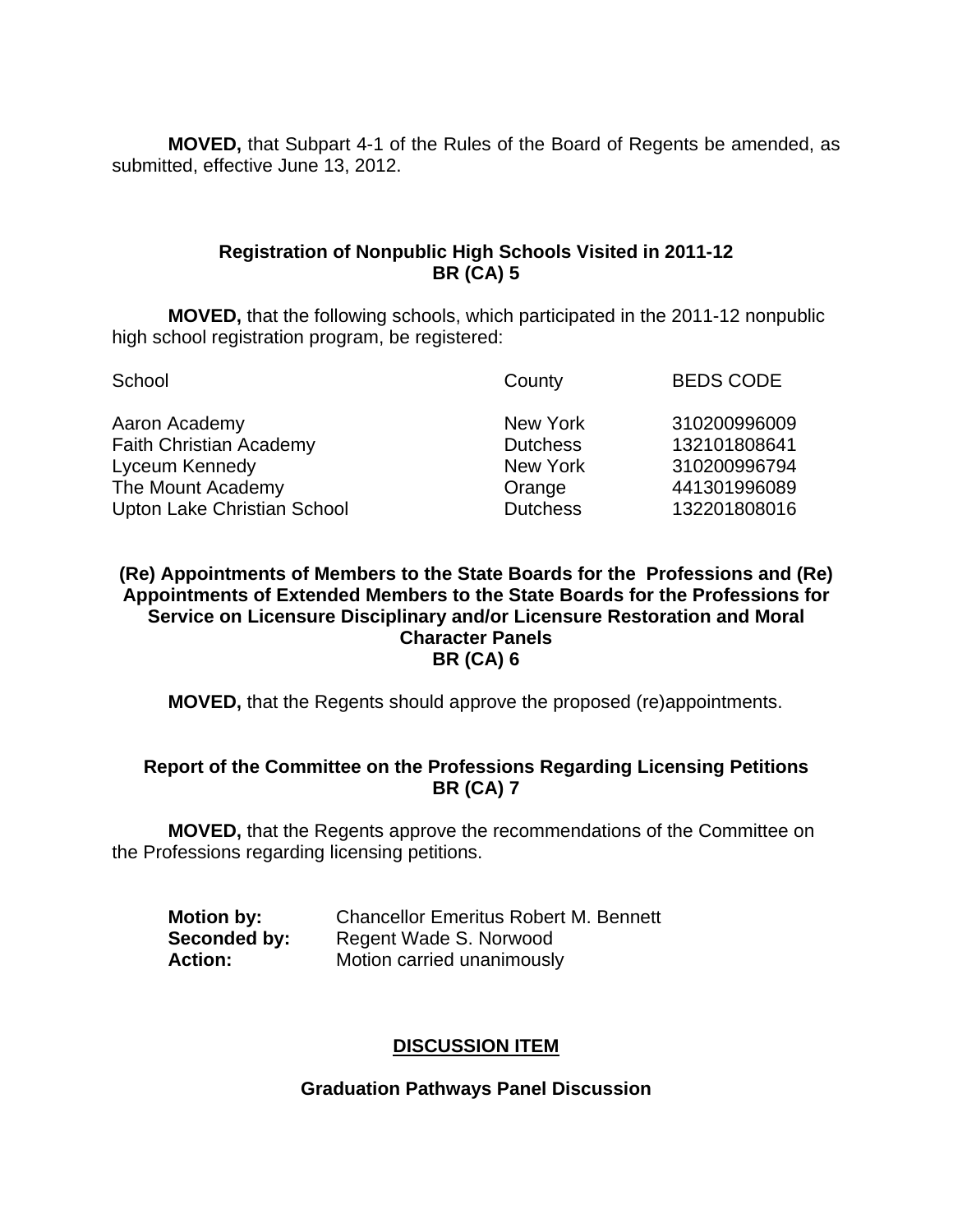Panel discussion Graduation Pathways lead by Ken Slentz, Deputy Commissioner for P-12 Education. Panelists included: Candice Lucas, President, Rochester Parent Advisory Council, Tyler Tornstrom, CTE Student, Monroe 1 BOCES, Len Hall, CTE Teacher , Monroe 2 BOCES, Mike Mandina, Chair/President, Finger Lakes Advanced Manufacturing Enterprise (FAME), Gerald Bateman, Faculty member, Rochester Institute of Technology, Kathleen Denaro, Principal, Rochester City School District – STEM School on Edison Campus and Mike Glover, District Superintendent, Genesee Valley BOCES

### **Community Discussion on Pathways to Graduation**

Members of the public were invited to provide comments to the Board.

Meeting was concluded by Chancellor Tisch at 12:15 p.m.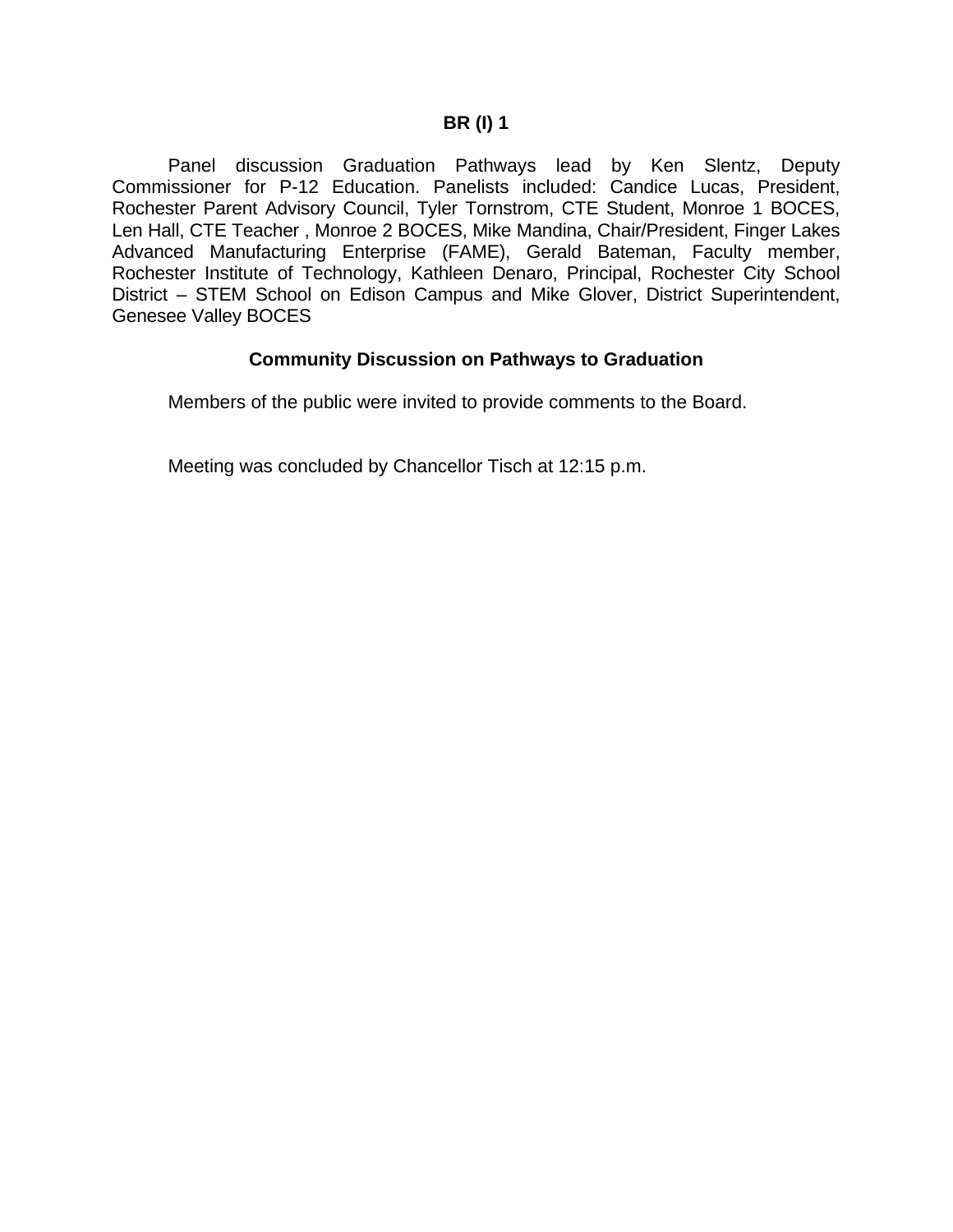## **APPENDIX I NEW YORK STATE BOARD OF REGENTS CHARTER ACTIONS**

# **Summary Table**

| <b>Name of Institution</b>                           | Program<br>Area | <b>County of</b><br>Location | <b>Description of Charter Action(s)</b>                                                                                                        |
|------------------------------------------------------|-----------------|------------------------------|------------------------------------------------------------------------------------------------------------------------------------------------|
| <b>American Veterans</b><br><b>Historical Museum</b> | <b>CE</b>       | Westchester                  | Extend provisional charter for five<br>years.                                                                                                  |
| <b>Bombay Historical</b><br>Society                  | <b>CE</b>       | Franklin                     | Extend provisional charter for five<br>years.                                                                                                  |
| Bunger's Surfing<br>Foundation                       | <b>CE</b>       | <b>Suffolk</b>               | Grant provisional charter for five<br>years.                                                                                                   |
| Gorham Free<br>Library                               | <b>CE</b>       | Ontario                      | Amend charter to:<br>specify the number of trustees<br>to be not less than five nor<br>more than fifteen; and<br>add IRS dissolution language. |
| New Hyde Park<br><b>Museum</b>                       | <b>CE</b>       | <b>Nassau</b>                | Grant provisional charter for five years.                                                                                                      |
| <b>Spencerport Depot</b><br>and Canal Museum         | <b>CE</b>       | Monroe                       | Extend provisional charter for five<br>vears.                                                                                                  |
| Springfield Library                                  | <b>CE</b>       | Otsego                       | Extend provisional charter for five<br>years in lieu of granting an absolute<br>charter.                                                       |
| Town of Madison<br><b>Historical Society</b>         | <b>CE</b>       | Madison                      | Grant absolute charter.                                                                                                                        |
| <b>WNET</b>                                          | <b>CE</b>       | <b>New York</b>              | Grant absolute charter.                                                                                                                        |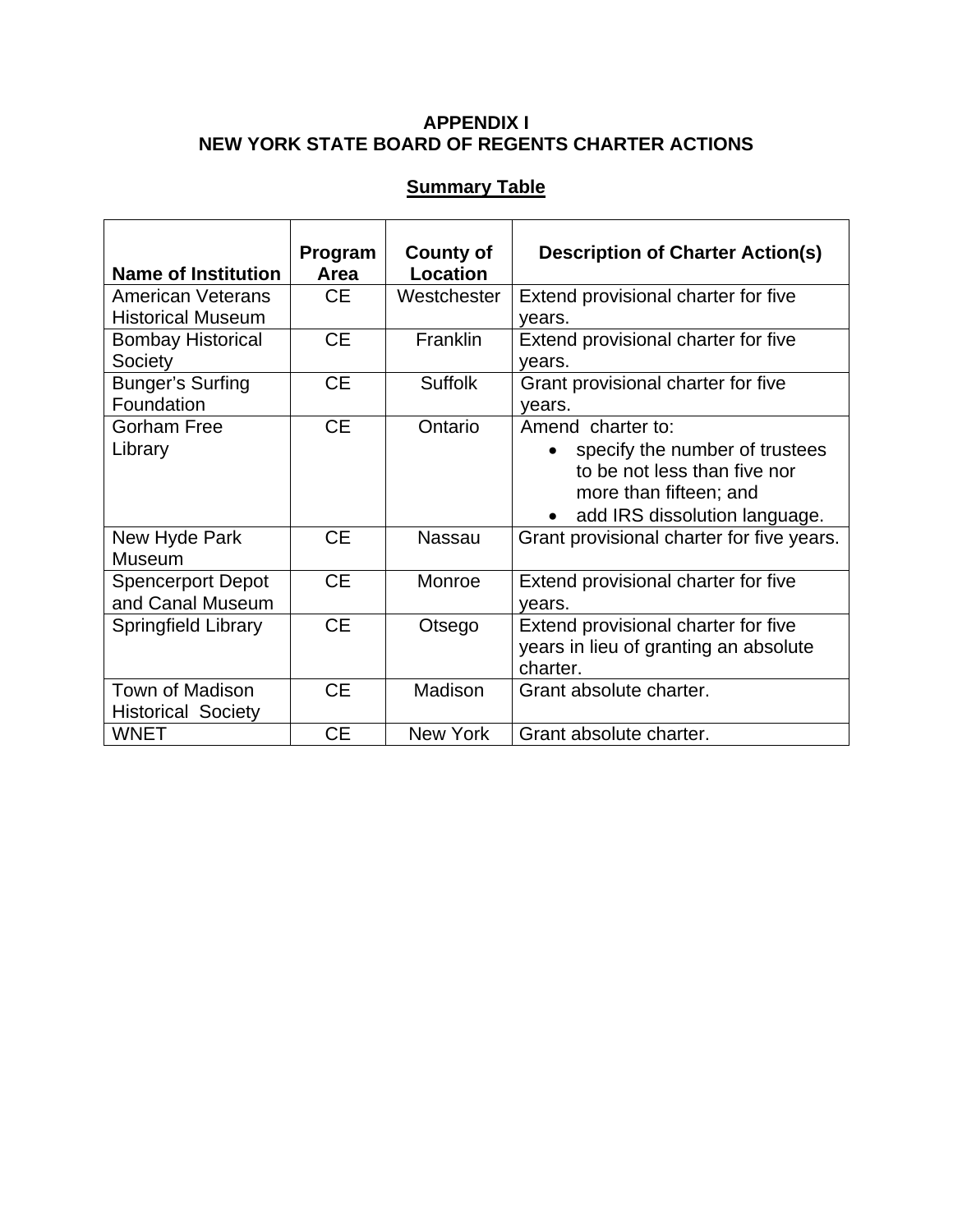| Catholic Academy | $P-12$ | Erie | Amend charter to:                                                                                                                                                                                                                                                                                                                                                                                                                                                                              |
|------------------|--------|------|------------------------------------------------------------------------------------------------------------------------------------------------------------------------------------------------------------------------------------------------------------------------------------------------------------------------------------------------------------------------------------------------------------------------------------------------------------------------------------------------|
| of Niagara Falls |        |      | change address to 1055 N.<br>Military Road, Niagara Falls,<br><b>New York 14304</b><br>authorize the corporation to<br>operate at the following 2 sites:<br>Elementary Campus, 1055 N.<br>Military Rd., Niagara Falls, NY<br>14304, offering grades pre-K<br>through five; and St. Dominic<br>Savio Middle School Campus,<br>504 66 <sup>th</sup> street, Niagara Falls,<br>NY 14304, offering grades six<br>through eight;<br>delete and replace item (L) of<br>the charter pertaining to the |
|                  |        |      | powers of the trustees and<br>members of the corporation;<br>delete in its entirety language<br>pertaining to the ex-officio<br>trustee members and their                                                                                                                                                                                                                                                                                                                                      |
|                  |        |      | names and addresses;<br>delete and replace section 3 of<br>the charter relating to the<br>composition of the board of<br>trustees;                                                                                                                                                                                                                                                                                                                                                             |
|                  |        |      | revise section 5 to insert<br>language pertaining to the<br>members;                                                                                                                                                                                                                                                                                                                                                                                                                           |
|                  |        |      | delete and replace dissolution<br>language to reflect changes for<br>the distribution of any<br>remaining assets for the<br>support of Catholic education                                                                                                                                                                                                                                                                                                                                      |
|                  |        |      | for the community served by<br>the corporation or, in the<br>alternative for the Diocese of<br>Buffalo;                                                                                                                                                                                                                                                                                                                                                                                        |
|                  |        |      | and extend the charter for three<br>years.                                                                                                                                                                                                                                                                                                                                                                                                                                                     |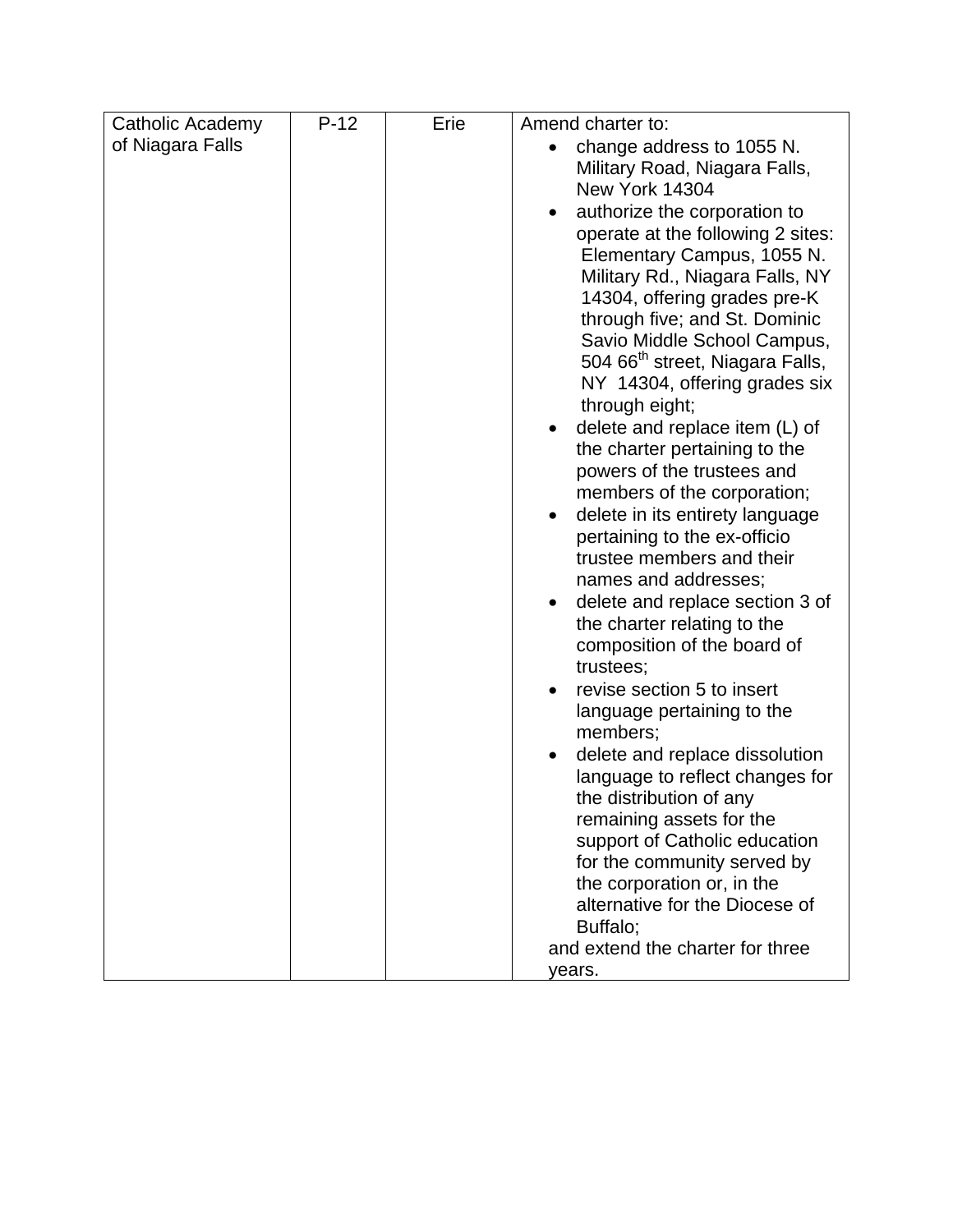| <b>Chemung Valley</b><br>Montessori School                 | $P-12$ | Chemung         | Amend charter to specify that the<br>middle school, grades seven and eight<br>will operate at 99 Main Street, Big<br>Flats, NY 14814 and the toddler<br>through grades six programs will<br>operate at 23 Winters Road, Elmira,<br>NY 14903; and grant absolute<br>charter.                                                                                                                                                                 |
|------------------------------------------------------------|--------|-----------------|---------------------------------------------------------------------------------------------------------------------------------------------------------------------------------------------------------------------------------------------------------------------------------------------------------------------------------------------------------------------------------------------------------------------------------------------|
| <b>Children's Country</b><br>Day School                    | $P-12$ | Orange          | Dissolve provisional charter.                                                                                                                                                                                                                                                                                                                                                                                                               |
| <b>Funshine Nursery</b><br>School                          | $P-12$ | <b>Dutchess</b> | Amend charter to delete authority to<br>operate at County Rte 10, Linlinthgo,<br>Columbia County, NY and add<br>authority to operate a pre-K program<br>and a three year old program at 59<br>Fisk Street, Red Hook, NY 12571 and<br>extend provisional charter for three<br>years.                                                                                                                                                         |
| The Manhattan<br><b>Children's Center</b>                  | $P-12$ | <b>New York</b> | Extend provisional charter for three<br>years.                                                                                                                                                                                                                                                                                                                                                                                              |
| School for<br>Language and<br>Communication<br>Development | $P-12$ | <b>Nassau</b>   | Amend charter to add authority to<br>provide residential, programmatic<br>habilitative family support and home<br>and community based waiver support<br>for people (three years through<br>adulthood) with developmental<br>disabilities and/or intellectual<br>impairments in New York and<br>Richmond counties.                                                                                                                           |
| Step by Step<br>Development<br>Center                      | $P-12$ | Kings           | Amend charter to extend for two years<br>provisional authority to operate a<br>kindergarten and grade one through<br>twelve school for disabled and non-<br>disabled children; provided that if no<br>school age children are enrolled at the<br>end of the two year extension, the<br>provisional authority to operate a<br>kindergarten and grade one through<br>twelve program shall expire and be<br>deleted from the absolute charter. |